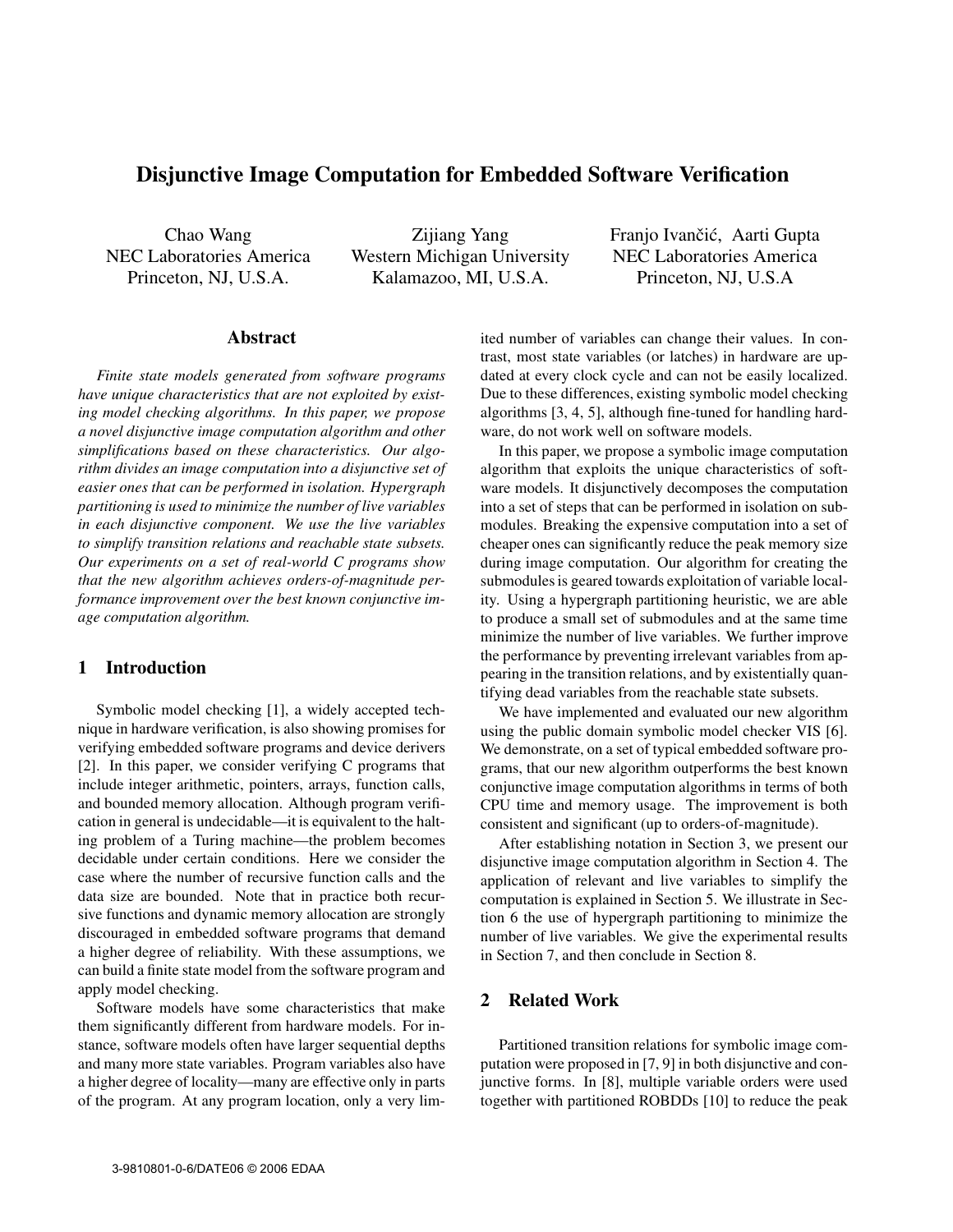memory usage in reachability analysis. However, these works were not targeted to software models. Note that previous applications of disjunctively partitioned transition relation were not successful for hardware models, since creating a good disjunctive partition itself is a non-trivial task. Our work demonstrates that disjunctive partitioning is naturally suited for software models. It is different from the prior work in the criteria we use for decomposition and in our software-specific simplifications.

In [11], Edwards, Ma and Damiano applied a commercial model checker to software by synthesizing C programs into circuits. However, only very small programs can be directly verified. Although they pointed out that model checking algorithms must be re-engineered, they did not provide any solution. Ball and Rajamani presented in [2] a tool for verifying Boolean programs abstracted from C code. Their underlying algorithm was a generalization of an inter-procedural data flow analysis algorithm [12]. Our work is different since it builds upon symbolic model checking and therefore takes the full advantage of the decade-long research in BDD based algorithms and matured implementations (e.g. SMV[1] and VIS[6]).

The algorithm by Barner and Rabinovitz [13] was also based on symbolic model checking and used disjunctively partitioned transition relations. However, their partitioning method is completely different, since it requires a conjunctive transition relation and expensive *and-quantify* operations in order to build disjunctive transition relations. In contrast, we do not need the entire transition relation nor quantification operation in order to build the disjunctive transition relations. Furthermore, they did not exploit the variable locality which we use both for decomposition and for subsequent optimizations.

To summarize, the main contributions of our paper are to propose a new method for deriving and using disjunctively partitioned transition relations for software model checking, and further optimizations using variable locality information derived from the static analysis of the given program.

## **3 Software Model**

We first explain how the verification model is constructed from a software program, and then review symbolic model checking in this context.

In our software modeling approach [14, 15], C programs are first preprocessed through source code rewriting to remove complex control structures and expressions. After that, only bounded integer variables, assignment statements and simple arithmetic expressions remain. Arithmetic expressions are modeled by instantiating pre-defined Boolean logic components (e.g. adders and multipliers). Next, we group statements into basic blocks, for each of which we assign a program location. A set of binary variables called

**Table 1.** An example of the control flow table.

| present state |       |       |                                              | next state |    |  |  |
|---------------|-------|-------|----------------------------------------------|------------|----|--|--|
| $\,p_3$       | $p_2$ | $p_1$ | guard                                        | $q_3$      | a2 |  |  |
|               |       |       |                                              |            |    |  |  |
|               |       | 0     | $(x \equiv 5)$<br>$(x \not\equiv 5)$<br>true |            |    |  |  |
|               |       |       |                                              |            |    |  |  |
|               |       |       | true                                         |            |    |  |  |
|               |       |       |                                              | .          |    |  |  |

Program Counter (PC) variables are created to encode the program locations. The set of all program variables and PC variables, together with their next-state functions, define the finite state verification model.

Let the model be represented in terms of (1) a set of present-state program variables  $X = \{x_1, ..., x_N\}$  and PC variables  $P = \{p_1, ..., p_M\}$ , and (2) a set of next-state program variables  $Y = \{y_1, ..., y_N\}$  and PC variables  $Q =$  $\{q_1, ..., q_M\}$ . Let  $\delta_{y_i}$  and  $\delta_{q_i}$  denote the next-state functions of  $y_i$  and  $q_i$ , respectively. We have

$$
\delta_{y_i}(X, P) = \bigvee_j (P \equiv j) \wedge e_{i,j}(X) ,
$$

where  $j \in \{1, 2, ..., K\}$  is a PC location and  $e_{i,j}(X)$  is the right-hand side of an assignment to  $y_i$  at location j. Note that  $e_{i,j} = x_i$  if there is no assignment to  $y_i$  at location j. We build the next-state functions of PC variables similarly. For example, for the program flow in Table 1 (*guard* is the condition under which a transition is made), we have

$$
\delta_{q_3} = (P \equiv 0 \land x \not\equiv 5) \lor \dots ,\n\delta_{q_2} = (P \equiv 1) \lor (P \equiv 2) \lor \dots ,\n\delta_{q_1} = (P \equiv 0 \land x \equiv 5) \lor (P \equiv 2) \lor \dots .
$$

The model can be represented symbolically as  $\langle T, I \rangle$ , where  $T(X, P, Y, Q)$  is the transition relation and  $I(X, P)$ is the initial state predicate. Both are Boolean functions that can be represented by BDDs.

$$
T = \prod_{1 \leq i \leq N} T_{y_i}(X, P, y_i) \wedge \prod_{1 \leq l \leq M} T_{q_l}(X, P, q_l) ,
$$

where  $T_{y_i}$  and  $T_{q_i}$  are the bit-relations defined as follows,

$$
T_{y_i}(X, P, y_i) = y_i \leftrightarrow \delta_{y_i}(X, P) ,
$$
  
\n
$$
T_{q_l}(X, P, q_l) = q_l \leftrightarrow \delta_{q_l}(X, P) .
$$

Image computation is the most fundamental step in symbolic model checking. The *image* of a set of states D consists of all the successors of  $D$  with respect to  $T$ . Denoted by  $EY_T D$ , the image of D is given as follows,

$$
\mathsf{EY}_T D = \exists X, P \, . \, T(X, P, Q, Y) \wedge D(X, P) \, .
$$

Our discussion in this paper will be focused on checking reachability properties, since the extension to other properties is straightforward. The reachability analysis can be performed by starting from I and then repeatedly adding the image of already reached states until a fix-point.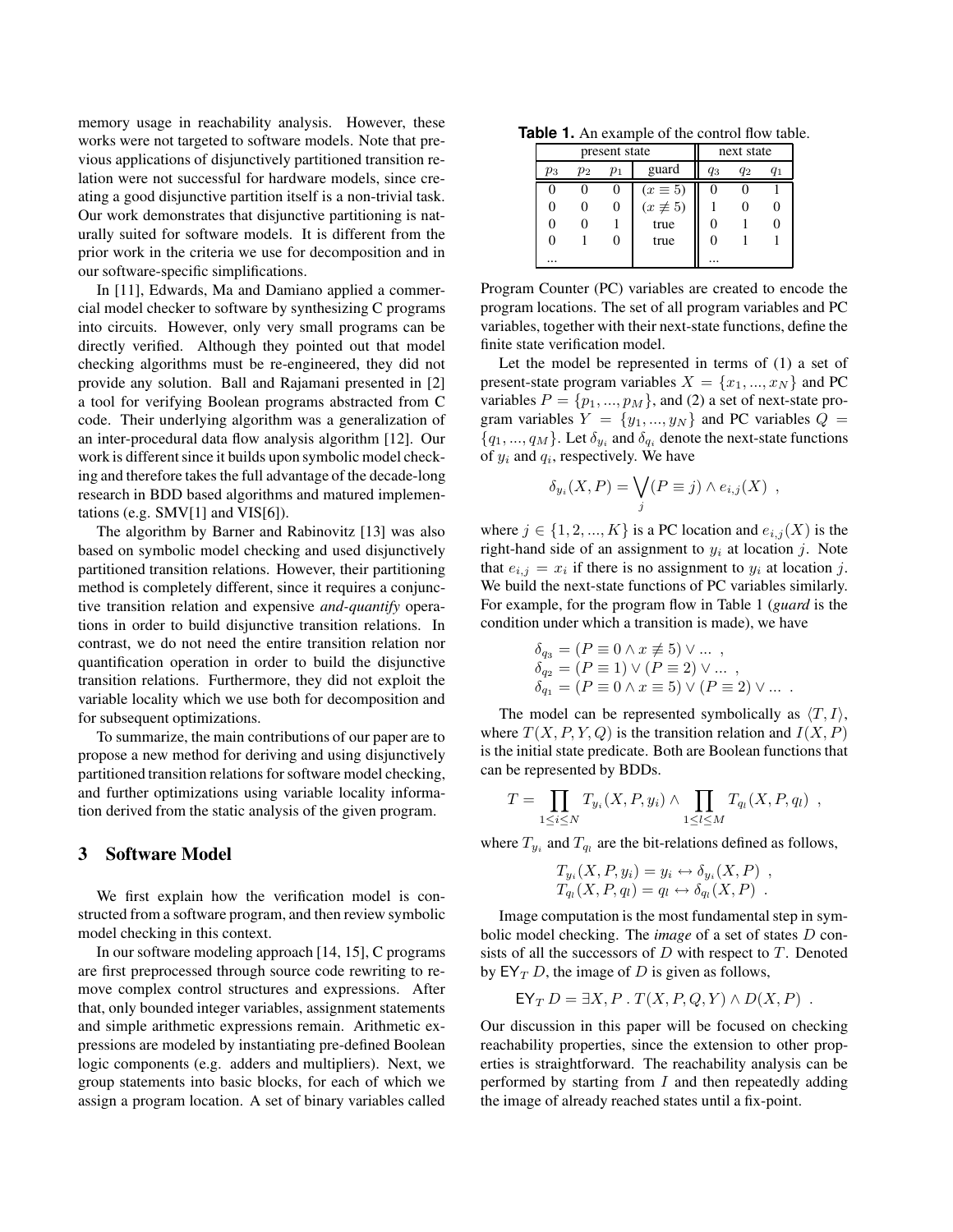

**Figure 1.** PPP: BDD sizes in reachability analysis.

## **4 Disjunctive Image Computation**

The best known symbolic algorithms [3, 4] do not work well when they are applied directly to the software models. Fig. 1-(a) shows the data on a C program from a Linux implementation of Point-to-Point Protocol (PPP), whose verification model has 1435 binary state variables. We encoded the model in BLIF-MV format and then ran reachability analysis with VIS [6] (with dynamic reordering). The three exponentially growing curves represent at each step the total BDD size, the size of reached states, and the peak size of intermediate products. CPU time also grows in a similar fashion. Due to the large number of program variables in software models, such an exponential growth can quickly deplete the memory resources.

#### **4.1 Decomposition of Transition Relation**

The transition relation  $T$  of a software model can be decomposed naturally into a union of disjunctive components, one for each program location. Since existential quantification ∃ distributes over ∨, we can compute individual images with smaller transition relation components. This can significantly reduce the peak memory usage at each reachability step.

Let  $(j/P)$  represent the substitution of P with the integer value *i*; similarly, let  $f(X/Y)$  represent the substitution of Y variables with X variables inside Function  $f$ . By definition, we have

$$
\delta_i(X, j/P) = e_{i,j}(X) ,
$$

where  $e_{i,j}(X)$  is actually the cofactor of  $\delta_i(X, P)$  with respect to  $(P \equiv j)$ . The cofactors of transition bit-relations with respect to  $(P \equiv j)$  are given as follows,

$$
(T_{y_i})_{(P \equiv j)} = (y_i \leftrightarrow \delta_{y_i})_{(P \equiv j)}
$$
  
=  $(y_i \land \delta_{y_i} \lor \neg y_i \land \neg \delta_{y_i})_{(P \equiv j)}$   
=  $y_i \land (\delta_{y_i})_{(P \equiv j)} \lor \neg y_i \land \neg (\delta_{y_i})_{(P \equiv j)}$   
=  $y_i \land e_{i,j} \lor \neg y_i \land \neg e_{i,j}$   
=  $y_i \leftrightarrow e_{i,j}$ 

and similarly  $(T_{qi})_{(P \equiv j)} = q_l \leftrightarrow e_{l,j}$ .

**for** 
$$
(i = 0; i < K; i++) \{ \\ new = \text{EY}_{T_i} (R[i]); \text{for } (j = 0; j < K; j++) \{ \\ R[j] = R[j] \cup (new \land P \equiv j); \} \}
$$

**Figure 2.** Distribution of image computation results.

By definition  $T = \bigvee_j (P \equiv j) \wedge (T)_{(P \equiv j)}$ , where  $(T)_{(P \equiv j)} = \prod$  $1\leq i\leq N$  $(y_i \leftrightarrow e_{i,j}) \wedge \prod$  $1 \leq l \leq M$  $(q_l \leftrightarrow e_{l,j})$  .

Since existential quantification distributes over ∨,

$$
\begin{array}{lll} \mathsf{E}\mathsf{Y}_T\,D & = \exists X, P\ .\ D \land T \\ & = \exists X, P\ .\ D \land \bigvee_j (P \equiv j) \land (T)_{(P \equiv j)} \\ & = \bigvee_j \exists X, P\ .\ D \land (P \equiv j) \land (T)_{(P \equiv j)} \end{array}
$$

There can be one disjunctive component for every PC location  $j$ . However, for efficiency purposes, we often merge multiple locations and then build a disjunctive component for each cluster. In Section 6 we will give a heuristic algorithm for the merging, which simultaneously minimizes the number of live variables in each cluster.

Note that the decomposition into  $(T)_{(P \equiv j)}$  is based on the PC locations, not on individual program variables as in [13]. The method in [13] builds one transition relation disjunct for each variable, which often defeats the purpose of exploiting variable locality. Another significant difference is that, we create  $(T)_{(P \equiv j)}$  directly from the software program, while they rely on the existing conjunctive transition relation and expensive existential quantification operations. In practice, building the conjunctive transition relation itself may be computationally expensive or even infeasible.

#### **4.2 Decomposition of Reachable States**

The reachable states are also represented as the union of many subsets, one for each cluster,

$$
R(X, P) = \bigvee_j (P \equiv j) \wedge R(X, j/P) .
$$

Since the image of  $R(X,i/P)$  may be in a different location  $j$ , we need to redistribute images after every step (shown in Fig. 2). Note that an optimization of the algorithm based on control flow structure can make the complexity of redistribution  $O(E)$ , where E is the number of edges in the control flow graph.

The procedure in Fig. 2 computes reachable states Frame By Frame (FBF). Alternatively, we can compute reachable states Machine by Machine (MBM); that is, the analysis is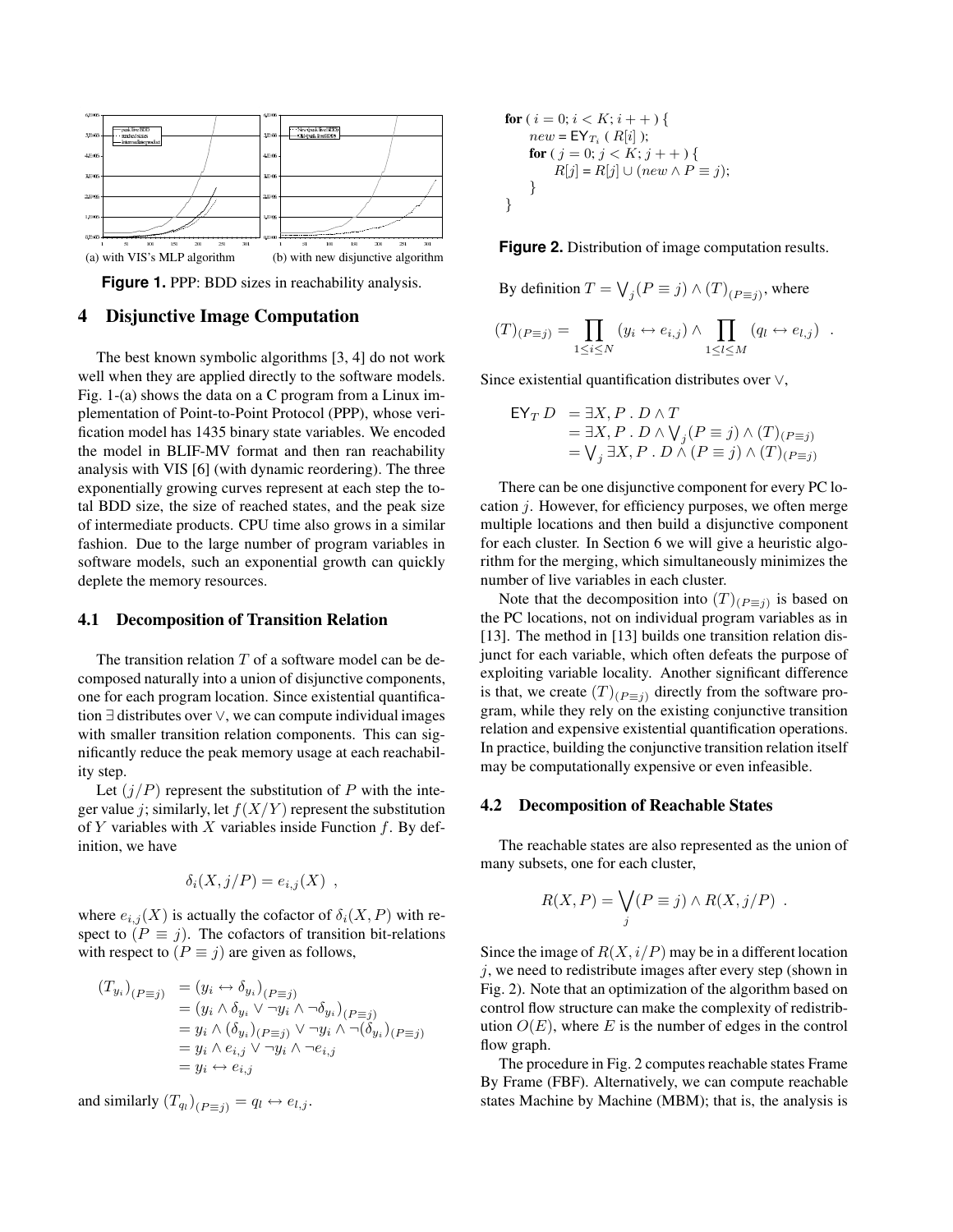performed on one individual cluster until it converges, after which the result is propagated to other clusters. MBM minimizes the traffic (data transfer) among different clusters and therefore is appealing when a distributed implementation is used. This is analogous to the approximate FSM traversal algorithm of [16], with the difference that we build the transition relations without approximation and our reachable states are alway exact.

There are two different ways of implementing the disjunctive algorithm using BDDs. In the first approach, all transition relations and reachable subsets are represented in a single BDD manager (following the same variable order). Alternatively, we can allocate BDD managers for different clusters so that the variable orders are tailored towards individual clusters. We have implemented both approaches, and found no significant performance improvement of the multi-manager approach. This is due to the large overhead of transfering BDDs from one variable order into another.

#### **5 Simplification Using Variable Locality**

#### **5.1 Relevant Variables**

**Definition 1** *The set of* relevant *variables with respect to location j, denoted by*  $X_j^R$ *, are those appearing in either the assignments or conditional expressions of block* j*. The set*  $X_j^I = X \setminus X_j^R$  *consists of* irrelevant *variables.* 

The contribution of an irrelevant variable to the transition relation is of the form  $(y_i \leftrightarrow x_i)$ ; hence  $(T)_{(P \equiv j)}$  is

$$
\prod_{x_i \in X_j^I} (y_i \leftrightarrow x_j) \land \prod_{x_i \in X_j^R} (T_{y_i})_{(P \equiv j)} \land \prod (T_{q_i})_{(P \equiv j)}.
$$

Although  $(y_i \leftrightarrow x_i)$  can be represented by a BDD with 3 nodes, conjoining many of them together is known to produce BDDs with exponential number of nodes in the worst case. On the other hand, a good BDD order for these constraints may be bad for other Boolean formulae encountered in reachability analysis.

Inside image computation, the equality constraints facilitate the substitution of  $x_i$  with  $y_i$  for all irrelevant variables. Unfortunately, existing quantification scheduling algorithms [3, 4] often fail to identify these variables. Since quantification of  $X_j^I$  has the same effect as substitution, we choose not to include these constraints in  $(T)_{(P \equiv j)}$  in the first place, to avoid the potential BDD blow-up during quantification. Note that  $EY_{(T)(P \equiv i)} D(X, P) =$ 

$$
\exists X_j^R, P \cdot D(X_j^I/Y_j^I) \wedge \prod_{x_i \in X_j^R} (T_{y_i})_{(P \equiv j)} \wedge \prod (T_{q_i})_{(P \equiv j)}.
$$

Let  $R(Y, Q)$  be the result of the above EY operator, we still need to substitute all the  $Y$  and  $Q$  with the corresponding

|                           | L1: $x = y = 0$ ;      |
|---------------------------|------------------------|
| $x = a$                   |                        |
| $z = x + b$ ;             | L2: $x = 7$ ;          |
|                           | L3: $s = x$ ;          |
|                           | L4: $y = 8$ ;          |
|                           | L5: $s = y$ ;          |
| $X = C$                   |                        |
| $z = x + d$ ;             | L6: goto L2;           |
|                           | L7: ERROR              |
| (a) global variable $x$ ; | (b) early convergence. |

**Figure 3.** Two examples on the variable live scope.

present-state variables to get  $R(X, P)$ . Therefore, for irrelevant variables the substitutions need to be done twice. In our actual implementation, we remove the equality constraints from the transition relation and avoid substitutions in both directions. Our experimental studies show that this significantly reduces the peak BDD sizes of the intermediate products in image computation.

## **5.2 Live Variables**

Even a reachable state subset may have all the program variables in its support, making it hard to find a compact BDD with dynamic reordering (a major reason for the blow up in Fig. 1). However, many variables are local to certain program locations and their values are meaningless at other locations. Locally defined variables, for instance, should be considered as state-holding only inside the blocks where they are defined, since elsewhere their values do not affect the control flow nor the data path. However, by default their values are carried on as Boolean functionsin the reachable state subsets, which makes the BDD representation of reachable states unnecessarily large.

Local variables can be easily identified and removed from state subsets. However, even globally defined variables may not be live at all program locations — they may be used only in certain segments of the program. A variable is *live* at a certain program location if its value affects the program's control flow and/or data path. In Fig. 3-(a), for instance, if  $x$  appears only in these two blocks, it is considered as dead elsewhere. More formally,

**Definition 2** *Program location* j *is within the* live scope *of variable*  $x_i$  *if and only if there is an execution path from*  $j$ *to a location where the value of*  $x_i$  *is used.* 

The live scope of a variable  $x_i$  is computed as follows using standard static analysis: First, find all program locations where  $x_i$  is used (i.e. in an assignment or a conditional expression); then trace back from these locations until reaching locations where the value of  $x_i$  is changed. All locations visited during the process are in the live scope of  $x_i$ . Let  $K$ be the number of program locations,  $E$  be the number of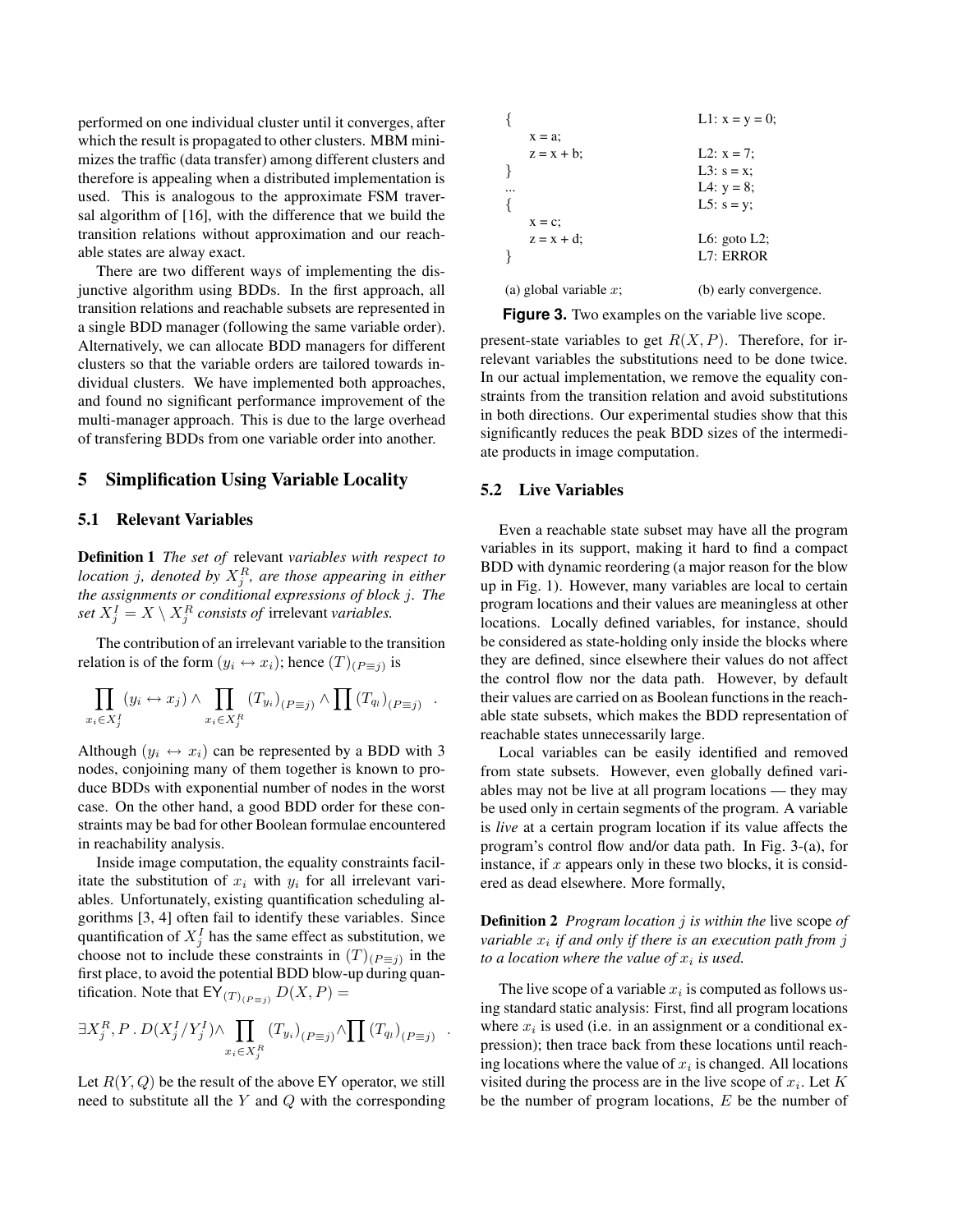**Table 2.** New states after every reachability step.

| Line#          | With all program variables                                                                                          | With live variables only       |  |  |
|----------------|---------------------------------------------------------------------------------------------------------------------|--------------------------------|--|--|
|                | $P \equiv 2 \wedge x \equiv 0 \wedge y \equiv 0$                                                                    | $P \equiv 2$                   |  |  |
| 2              | $P \equiv 3 \wedge x \equiv 7 \wedge y \equiv 0$                                                                    | $P \equiv 3 \wedge x \equiv 7$ |  |  |
| $\overline{3}$ | $P \equiv 4 \wedge x \equiv 7 \wedge y \equiv 0 \wedge s \equiv 7$ $P \equiv 4 \wedge s \equiv 7$                   |                                |  |  |
| $\overline{4}$ | $P \equiv 5 \wedge x \equiv 7 \wedge y \equiv 8 \wedge s \equiv 7$ $P \equiv 5 \wedge s \equiv 7 \wedge y \equiv 8$ |                                |  |  |
| 5              | $P \equiv 6 \wedge x \equiv 7 \wedge y \equiv 8 \wedge s \equiv 8$ $P \equiv 6 \wedge s \equiv 8$                   |                                |  |  |
| 6              | $P \equiv 2 \wedge x \equiv 7 \wedge y \equiv 8 \wedge s \equiv 8$                                                  | Ø                              |  |  |
| $2^{\circ}$    | $P \equiv 3 \wedge x \equiv 7 \wedge y \equiv 8 \wedge s \equiv 8$                                                  | Ø                              |  |  |
| 3'             | $P \equiv 4 \wedge x \equiv 7 \wedge y \equiv 8 \wedge s \equiv 7$                                                  | 0                              |  |  |
| 4'             |                                                                                                                     |                                |  |  |

transitions in the control flow, and  $N$  be the number of state variables, the complexity of this process is  $O((K+E)\times N)$ . Compared to model checking, the overhead is negligible.

We use the live variable analysis for the following optimization. During the redistribution of image results (Fig. 2), all variables that are not live (called dead variables) in that destination location can be existentially quantified out.

Removing dead variables from reachable subsets not only reduces the BDD sizes, but also leads to a potentially faster convergence of reachability analysis. Take Fig. 3-(b) as an example, where we assume that each statement is a basic block and all variables are global. Variable  $x$  is live in L2-3 and  $y$  is live in 4-5. By removing  $x$  and  $y$  from the reachable state subsets wherever they are dead, one can declare the termination of reachability analysis after going from L1 through L6 only once (shown in Table 2). Otherwise, reachability analysis needs two more steps to converge, since after L6, the new state ( $P \equiv 2 \land x \equiv 7 \land y \equiv 1$  $8 \wedge s \equiv 8$ ) is not covered by the already reached state  $(P \equiv 2 \wedge x \equiv 0 \wedge y \equiv 0).$ 

## **6 Creating the Disjunctive Partition**

We now explain how to merge basic blocks into disjunctive clusters. Although considering each block as a separate cluster maximizes the number of dead variables and irrelevant variables, the often large number of basic blocks encountered in practice (which can easily be in the thousands) may negate any benefits. Therefore, we want to make fewer clusters but still retain the benefit of variable locality. We formulate it as a recursive bi-partitioning problem.

We start with all basic blocks in a single cluster and then perform recursive bi-partitioning. A cost function and a predetermined threshold are needed to specify when bipartitioning should be stopped. The actual BDD size of the transition relation disjunct is an ideal cost function since we want to keep individual transition relations small. However, it would be too expensive to build the actual BDD in order to get its size. Instead, we use the number of relevant variables as cost, since the number of support BDD variables is often a good indicator of the BDD size.

Next, we define what to minimize during bi-partitioning.

The candidate optimization criteria are: (1) the number of variables live in both clusters (*liveVar*); (2) the number of variables changing their values in both clusters (*asgnVar*); and (3) the number of control flow transitions between the two clusters (*cfgEdge*). Note that less shared live variables indicates a higher degree of variable locality, since more dead variables can be removed from the reachable state subsets. Less shared assigned variables means that less bit-relations are grouped together. Less shared CFG edges means less traffic among different clusters during the redistribution of image results.

All three optimization criteria can be cast into hypergraph partitioning problems, which differ only in the way hyperedges are defined. We represent individual basic blocks as hypernodes, and use hyperedges to represent shared live variables, assignment variables, or control flow transitions. For *liveVar* and *asgnVar*, we add a hyperedge for each variable to connect all blocks where it is live or assigned; for *cfgEdge*, we add for each transition an edge to connect the head and tail blocks. We then compute a partition of this hypergraph such that the number of hyperedges across different groups is minimized.

Although our live variable based partitioning method is similar to the MLP algorithm of [4], they are designed for different applications. MLP computes a quantification schedule for a set of conjunctively partitioned transition relations; while our algorithm groups disjunctive transition relations into larger clusters. Nevertheless, just like the impact of quantification schedule on image computation, a good disjunctive partition is also important for the performance of disjunctive image computation.

#### **7 Experiments**

We have implemented our new algorithm using the symbolic model checker VIS [6] and the hMeTis hypergraph partitioning package [17]. We encode our verification models in VIS's BLIF-MV format. The performance evaluation was conducted by comparing to the best known image computation method [4] in VIS 2.0. All the experiments were run on a workstation with 2.8 GHz Xeon processors and 4GB of RAM running Red Hat Linux 7.2. BDD variable reordering was enabled with method *sift*. For the purpose of controlled experiments, all image computation related parameters in VIS were kept unchanged.

Our benchmarks are C programs from public domain as well as industry, including Linux device drivers, file systems, and software in portable devices. For all test cases we check reachability properties. We also apply range analysis to reduce the number of bits needed to encode the program variables. To test the sheer capacity of our algorithm, verification models are generated without predicate abstraction, which means our models are significantly more com-